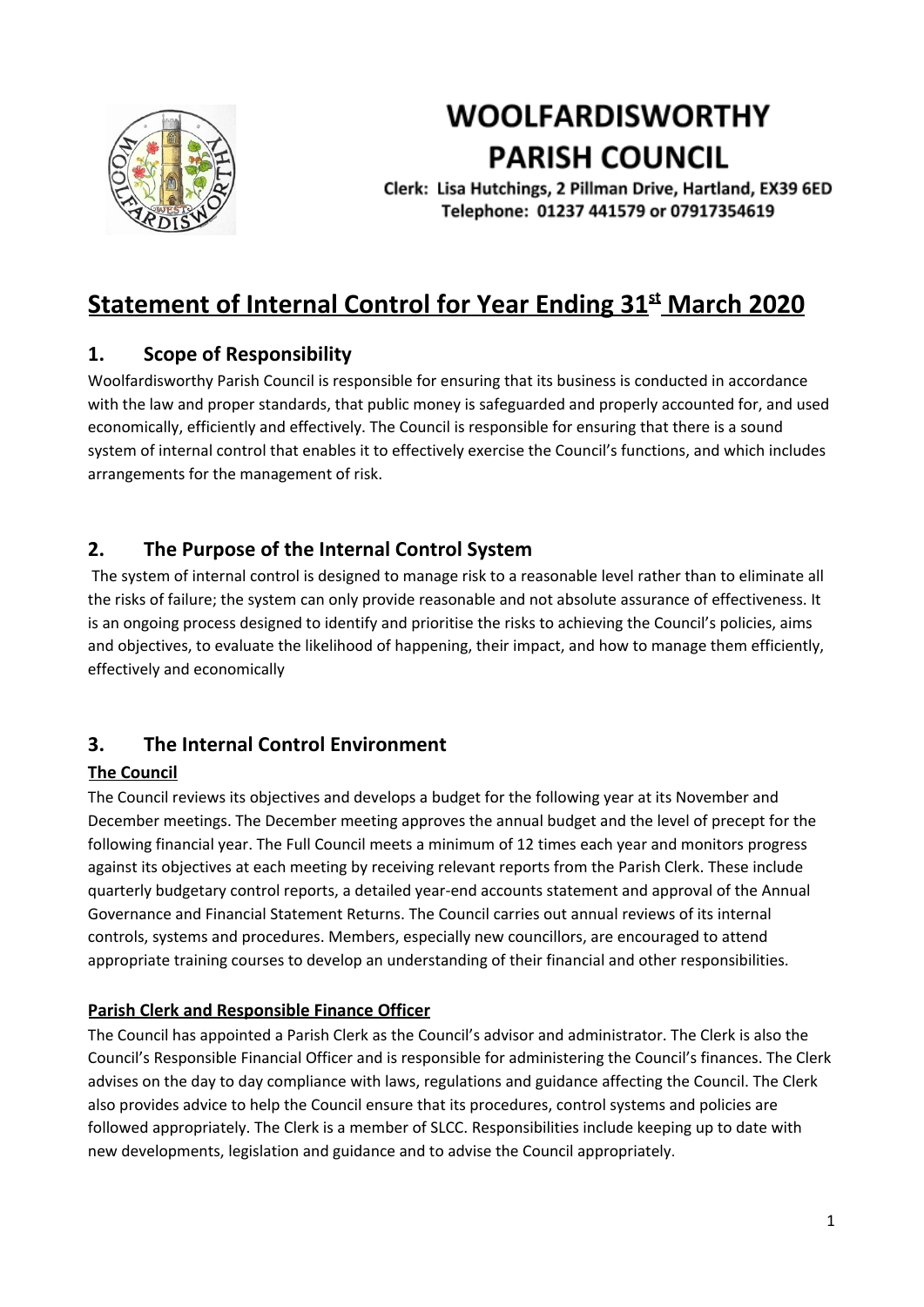#### **Payments**

Payments are reported to the Council for approval prior to payment via the monthly agenda (except in emergencies). A monthly payment schedule is signed by the Chair and Vice-Chair, with the payments and authorisation details published in the minutes.

The Clerk, in conjunction with the Chair and Vice-Chair has delegated authority to approve payments under £100.00, but this is only exercised in emergencies. Two members of the Council must sign every cheque, direct debit mandate or bank standing order. The signatories should consider each cheque against the relevant invoice and initial the cheque counterfoil. All authorised cheque signatories are members of the Council. No officer of the Council can sign cheques.

#### **Income**

All income, including cash received, is banked in the Council's name in a timely manner and reported at the next meeting of the Parish Council. The Council does not retain any petty cash.

#### **Insurance, Risk Assessment and Management, Standing Orders and Financial Regulations**

The Council reviews its risk assessment, standing orders, financial regulations and insurance policy annually in May, or more frequently if necessary, and regularly reviews its systems and controls.

#### **Banking**

The Council maintains two bank accounts with Natwest Bank: a current account for all general parish council activities and a business reserve account for savings. Four Parish Councillors, including the Clerk are included on the bank mandate. Bank reconciliations are carried out on the receipt of each bank statement and the bank balances are reported to members monthly.

The Council reviews its banking arrangements once every 4 years, at the beginning of each new term. This does not exclude the Council from reviewing its banking arrangements at other times should the need arise.

#### **Internal**

The Council appoints an independent internal auditor who reports to the council annually on the adequacy of its:

- Records
- Procedures and Systems
- •Internal control
- Regulations
- Risk management

The internal auditor shall:

- be competent and independent of the financial operations of the Council;
- report to Council in writing, or in person, on a regular basis with a minimum of one annual written report during each financial year;
- to demonstrate competence, objectivity and independence, be free from any actual or perceived conflicts of interest, including those arising from family relationships; and